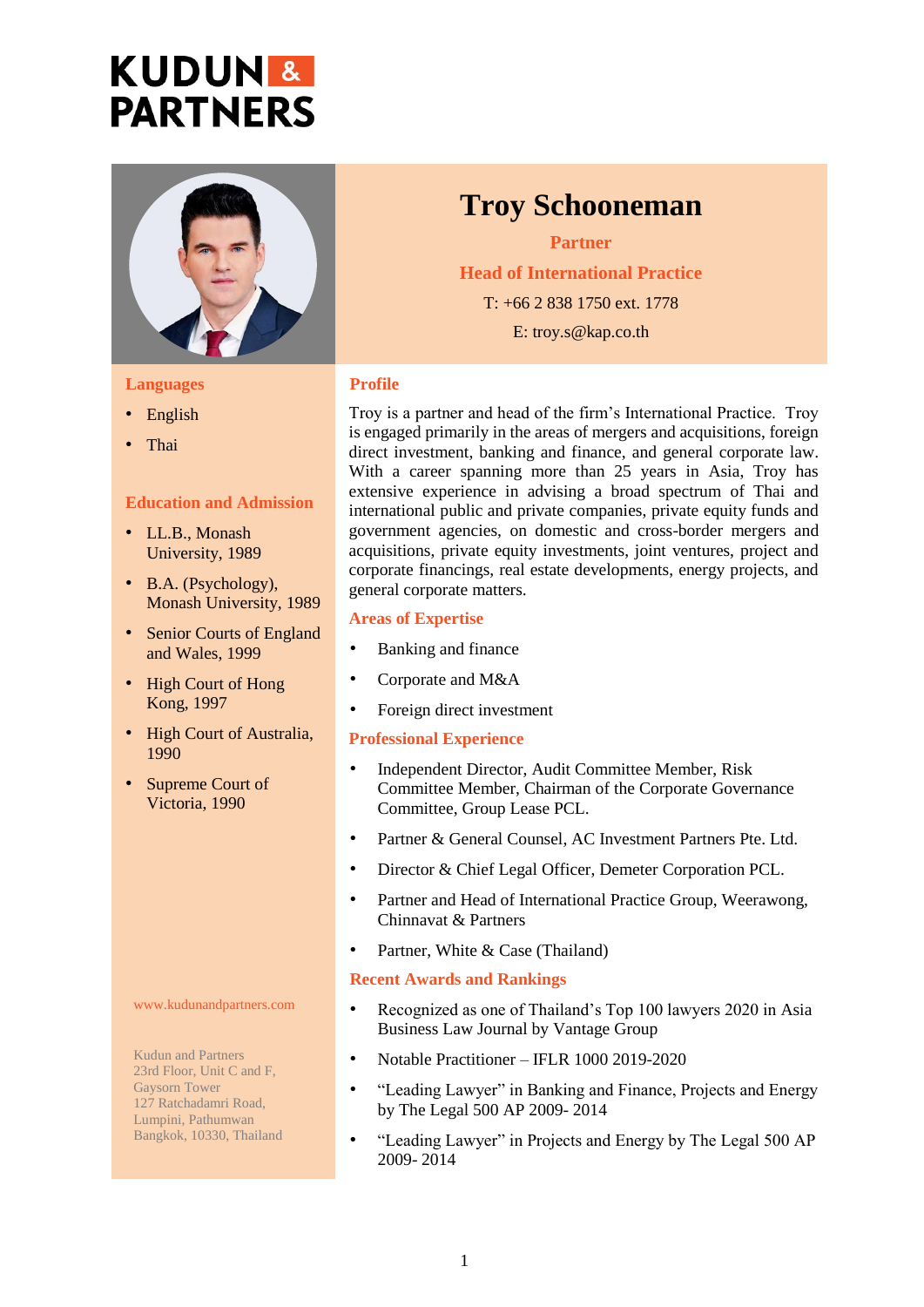## **KUDUN& PARTNERS**

#### **Practice Focus**

Significant transactions and projects in which Troy has been involved include:

#### **Corporate, Mergers and Acquisitions, and Joint Ventures**

- Representing BJC International, a wholly owned subsidiary of Berli Jucker Public Company Limited (BJC), in connection with its acquisition of a 65% shareholding in Phu Thai Group, Vietnam's largest distribution and logistics conglomerate.
- Representing BJC International in connection with its acquisition of the "Family Mart" retail chain in Vietnam from Japan's Family Mart Co., Ltd.
- Representing BJC and Owens-Illinois Inc., the world's leading glass container manufacturer, in connection with the acquisition of Malaya Glass Company Limited and its wholly-owned subsidiaries in Thailand, Vietnam, and China.
- Representing Kuwait Petroleum International in connection with the sale of its "O8" service stations in Thailand to Malaysia's Petronas.
- Representing BJC in connection with its acquisition of Asia Books, the largest English language bookstore chain in South East Asia.
- Representing United States Import-Export Bank on the Creditors' Committee in connection with the debt restructuring of Thai Petrochemical Public Company Limited (TPI) and, subsequently, in connection with a dispute with TPI's former shareholders.
- Representing Westbrook Asia LLC in connection with its acquisition of a 40% shareholding in Amarin Plaza Public Company Limited.
- Representing Demeter Corporation Public Company Limited in connection with its joint venture with Yingli Green Energy for the construction and operation of a 300MW solar module manufacturing facility in Rayong Province, Thailand.
- Representing City Developments Limited, one of Singapore's largest property developers, in connection with its acquisition of Exchange Tower, Bangkok.
- Representing BJC in connection with its acquisition of a 51% shareholding in Danone Dairy (Thailand) Limited from Danone SA.
- Representing Real Estate Asia Capital Partners L.P., a subsidiary of a U.S.-based investment fund, on its acquisition of the Jungceylon Project in Phuket, Thailand.
- Representing LaSalle Investment Management in connection with its acquisition and subsequent disposition of The Crown Plaza Resort & Spa in Phuket, Thailand.
- Representing Toshiba Corporation in the the sale of several of its businesses in Thailand.

#### **Publications and Presentations**

- "Getting the job done: Outlook for Thailand M&A" Asia Business Law Journal, 25 November, 2019
- "New debt crowdfunding regulations" Thailand IFLR 1000 International Briefings, October/November 2019.
- Thailand Chapter for The Merger & Acquisitions Review, 8th Edition, Law Business Research, 2014.
- Thailand Chapter for The Merger & Acquisitions Review, 7th Edition, Law Business Research, 2013.